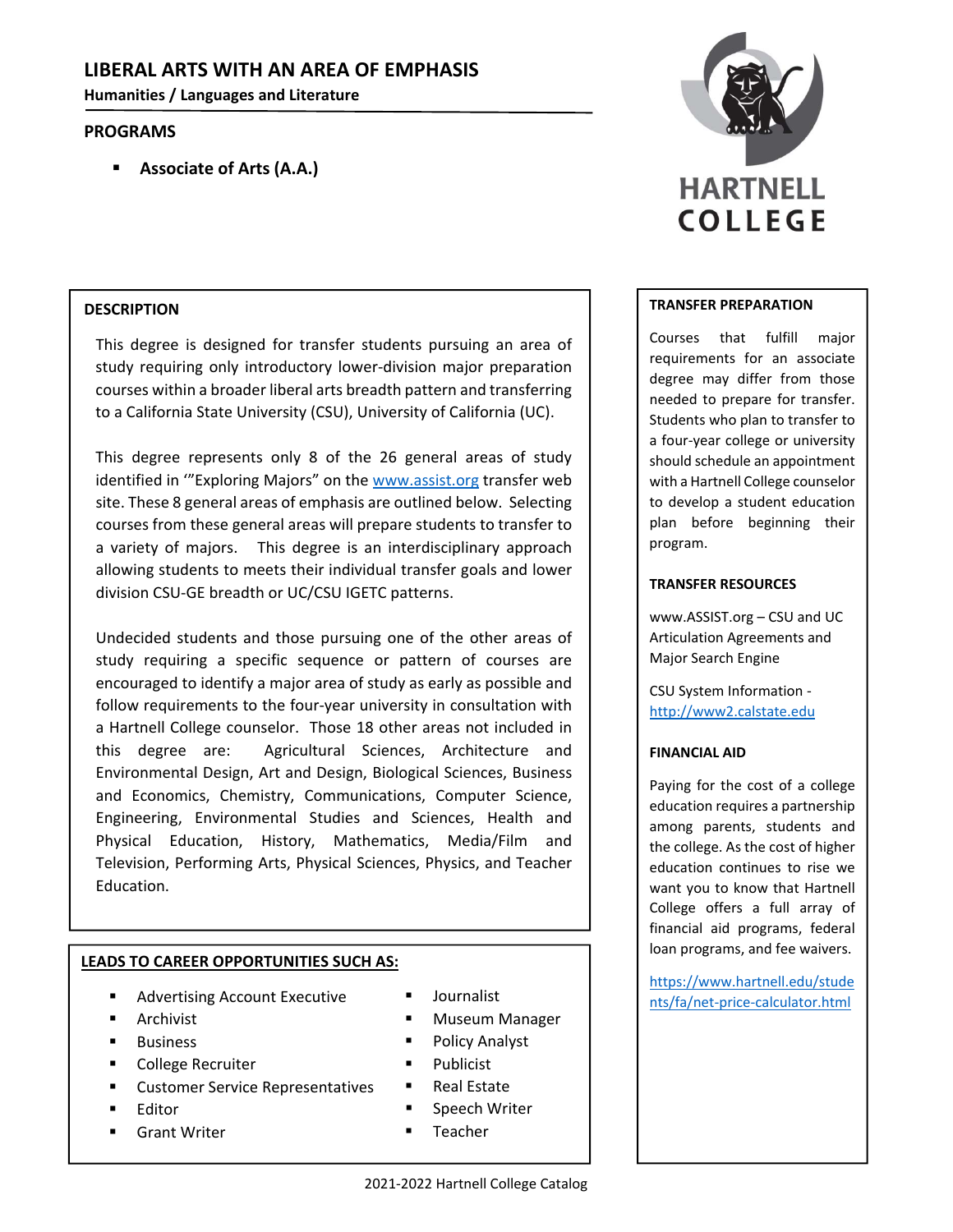# **LIBERAL ARTS WITH AN AREA OF EMPHASIS**

#### **Humanities / Languages and Literature**

### **ASSOCIATE OF ARTS**

**Program Outcomes**: Upon successful completion of this program a student will be able to:

- read, write, speak and verbally comprehend at a college level.
- define information needs, access information efficiently and effectively, evaluate information critically, and use information ethically.
- use quantitative and logical reasoning to analyze information evaluate ideas and solve problems.
- understand and respect the cultural, economic, social, political, biological and interdependence of global life.
- acquire an appreciation in and involvement in the creation or performance of the work of fine arts/music culture.

| 1. | Choose the General Education pattern related to your educational goal:                                                                                                                                                                                                |             |  |
|----|-----------------------------------------------------------------------------------------------------------------------------------------------------------------------------------------------------------------------------------------------------------------------|-------------|--|
|    | CSU-GE (see page 72)                                                                                                                                                                                                                                                  | 39 units    |  |
|    | IGETC (see page 74)                                                                                                                                                                                                                                                   | 34-37 units |  |
| 2. | Choose a SINGLE Area of Emphasis listed below. For the 18 units required, select courses from at<br>least two disciplines and from one of the disciplines, select at least two courses. Students can<br>double count General Education courses with area of emphasis. | 18 units    |  |
| 3. | Include a 3-unit Hartnell College Ethnic Groups in the United States course.                                                                                                                                                                                          |             |  |
| 4. | Complete any elective necessary to total 60 transferable units required by the universities.                                                                                                                                                                          |             |  |

#### **Areas of Emphasis: Humanities (AA.LAHU)**

The humanities include, but are not limited to, history; literature; philosophy and ethics; foreign languages and cultures; linguistics; jurisprudence or philosophy of law; archaeology; comparative religion; the history, theory, and criticism of the arts; and those aspects of the social sciences (anthropology, sociology, psychology, political science, government, and economics) that use historical and interpretive rather than quantitative methods. The humanities enable us to reflect upon our lives and ask fundamental questions of value, purpose, and meaning in a rigorous and systematic way.

For the 18 units required, select courses from at least two disciplines; from one of the disciplines select at least two courses. *Students can double count General Education courses with the area of emphasis.*

**REQUIRED MAJOR COURSES**

**American Sign Language:** ASL 3

**Anthropology:** ANT 2

**Art:** ART 1A, 1B, 3, 12A, 19

**Form | English:** ENG 17, 22, 24, 31, 41, 44A, 44B, 46A, 46B, 47A, 47B

**Geography:** GEG 1, 10

**History:** HIS 4A, 4B, 5A, 5B, 17A, 17B, 40, 47

**Library Instruction:** LIB 2, 7

 $\Box$  Philosophy: PHL 2, 10, 15

**Spanish:** 3, 3S, 4, 4S

**Theatre Arts and Cinema:** TAC 1, 2, 3, 50